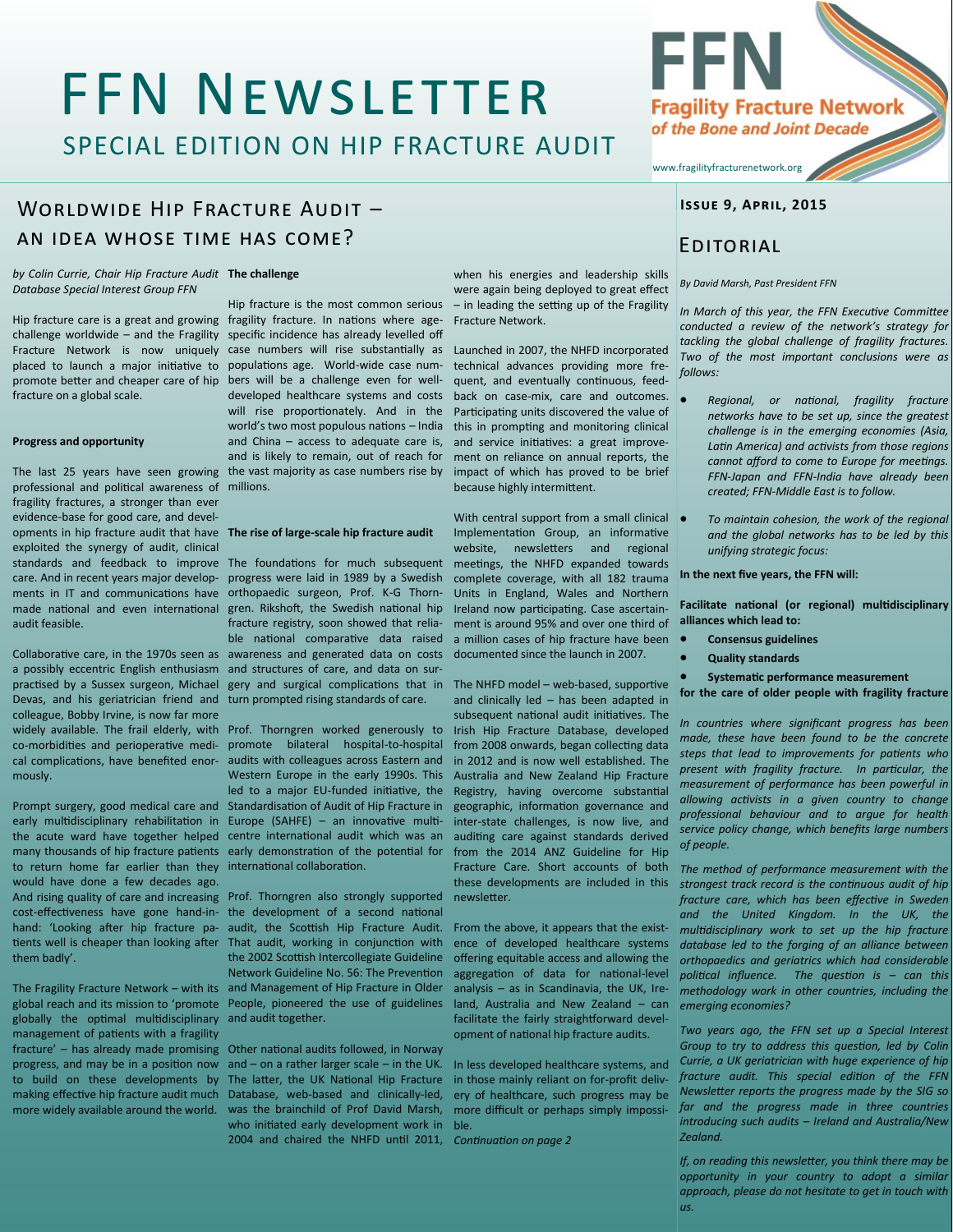

### **Issue 9, April, 2015**

### WORLDWIDE HIP FRACTURE AUDIT an idea whose time has come?

### *Contnuaton from page 1*

But, since all nations face the challenge of improving the quality of hip fracture care while reducing its costs as numbers rise and rise, the FFN must do its best to facilitate and support the necessary efforts.

### **The impact of audit on hip fracture care**

There is no doubt that, in the case of the NHFD at least, audit has prompted and monitored some substantal and indeed impressive hospital-level initatives using and adding to the NHFD dataset. These have included very high rates of early surgery (within 36 hours); improved pain management; increasing geriatrician involvement in care; and active early rehabilitation directed at mobilisation and self care. Such local actions, alone or in combination, have resulted in lower mortality, shorter length of stay – with a substantial savings estimated as costed bed-days – and higher rates of discharge directly home for patents admited from home.

In some instances casemix-adjusted NHFD feedback on 30 day mortality has highlighted single-hospital problems that can be addressed with the support of the NHFD; and at national level has such data has shown a gradual overall decline in mortality.

However, since audits are essentially self-reporting, the need for external evaluaton using non-audit data has become apparent; and now, in the UK context, has become possible. Nonaudit data (from UK Hospital Episode Statistics and the Office of National Statistics, a highly reliable source of mortality data) was used to document a vast series of 471,590 cases treated in NHS hospitals in England from 2003 to 2011.

This showed that, since 2007 when the NHFD was launched, more patients were having early surgery, and fewer not having surgery. There was also a significant improvement in survival. A small fall in 30-day mortality – from 11.5% to 10.9% – over the years 2003 to 2007 was followed by a more substantial reduction  $-$  from 10.9% to 8.5% over the years 2007 to 2011. Early mortality was not simply deferred. Sustained longer-term survival was demonstrated by the even greater reductions in 90-day and also in 365day mortality observed afer 2007.

It should be noted that these limited but reliable externally-sourced metrics do not tell the whole story. The NHFD, nominally an audit, appears to have served as a broadly-based quality improvement initiative, informing and involving clinicians and managers and creating in effect 'a critical mass of enthusiasm and expertse for hip fracture care' with a widespread and sustained positive impact.



"We gratefully acknowledge the support of our partner Biomet, which Prof. K-G. Thorngren Prof. D. Marsh made possible the pilot study reported in this article'

Such a large and detailed database as the NHFD's obviously generates research opportunites. Perhaps the most signifcant is a prospective observational study of anaesthetic practice documented more than 11,000 cases. Outputs from this are likely to improve greatly on a hitherto disappointing literature consisting of studies based on series that are small and selective (e.g. excluding confused patients, who comprise around a third of cases).

Preliminary results are of note. There is vast observed variation in anaesthetic practice. Intra-operative hypotension, even briefy, can have major adverse consequences. Sedaton is associated with a higher risk of delirium; and risk factors for bone cement implantation syndrome (BCIS) have been further clarified. Importantly, casemix-adjusted mortality from this study – to be reported soon – should add very substantally to the evidence base for optmal hip fracture anaesthesia.

### **The future – towards internatonal webbased hip fracture audit?**

As noted, since the launch of Rikshoft just over 25 years ago, great and contnuing developments in information technology and internatonal electronic communications have speeded up  $-$  and reduced the cost of – data analysis They have also facilitated data transfer on an unprecedented scale and, at a more basic level, made international Skypebased conference calls routne.

In that context, discussions at the 1st FFN Global Congress in Berlin in 2012 resulted in an FFN-based initatve to explore the possibility of small-scale piloting of international web-based hip fracture audit. An international expert Interim Steering Committee, noting that most existing large-scale audits used variations on extensive Rikshoft-based datasets, worked through 2013 to agree an FFN Minimum Common Dataset. This MCD, simple, robust and confned to one A4 page, captured the key elements of case-mix, care process and outcome in acute hip fracture care.

With start-up funding from Biomet and IT support from Crown Informatics, a UKbased company with its main servers in

Liverpool and highly developed expertise in hip fracture audit as the main provider for the NHFD, the pilot phase of the proposed FFN Hip Fracture Audit Database began in 2014. Five participating sites  $-$  in Msida, Malta; in Barcelona, Spain; in Stutgart and Lubeck, Germany; and in Celje, Slovenia (see map) – contributed and a preliminary report was presented at the 3rd FFN Global Congress in Madrid last September.

The work of the pilot phase has continued. The main challenges encountered were ensuring compliance with information governance standards across multiple jurisdictions, and the practical difficulties in the remote support of new start-up audits. Lessons have been learned, and the essental feasibility of web-based international hip fracture audit has been established.

A further report, covering data to December 2014, has been prepared and can now be viewed on the FFN website. Most encouragingly, aggregate data from all contributing units has shown a modest but sustained fall in average time to surgery – a key quality measure in hip fracture care. Funding is currently being sought to expand and extend the work of the FFN Hip Fracture Database beyond the pilot phase.

With hip fracture audit now established as a mature technology – clinically-led and user-friendly – that can improve the quality and cost effectiveness of hip fracture care, it can now be deployed to address the central challenge of the current global fragility fracture epidemic.

Progress to date within the FFN gives grounds for optmism. No other organisaton is as well placed as the FFN to take things forward, and early and rapid progress in promoting hip fracture audit throughout the world is now central to its mission.



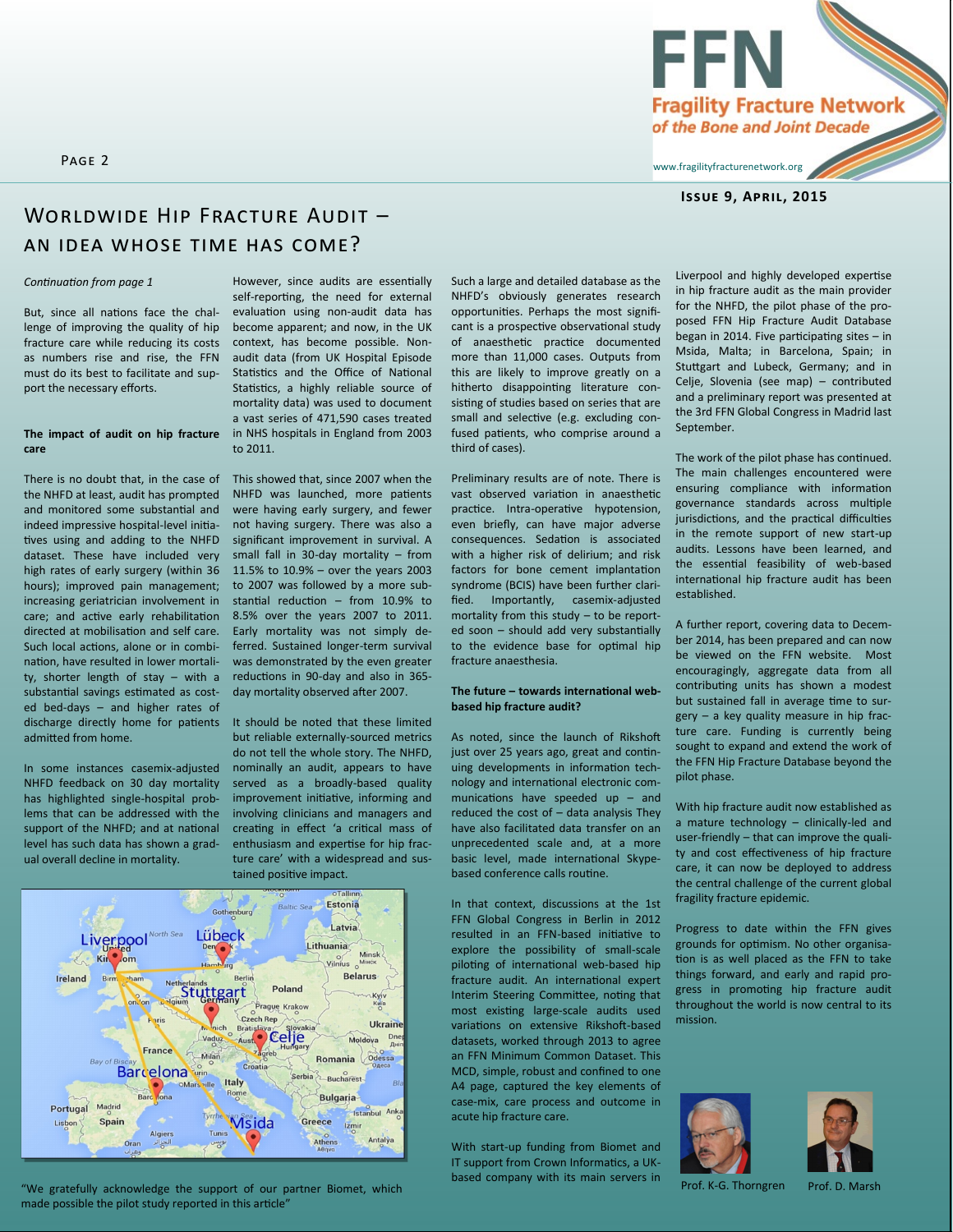Page 3

**Fragility Fracture Network** of the Bone and Joint Decade www.fragilityfracturenetwork.org

**Issue 9, April, 2015**

### Australian and New Zealand Hip Fracture Registry: Progress so far

### *by Jacqui Close, FFN Member*

Co-Chairs – Professor Jacqueline Close (ANZSGM) and Professor Ian Harris (AOA)

Born out of recognition of the benefits of audit coming from the northern hemisphere and a shared desire to improve care and outcomes for hip fracture patients, the Australian and New Zealand Hip Fracture Registry Steering Group met for the first time in 2012. With seed funding from the Australian and New Zealand Society for Geriatric Medicine and the Australian Orthopaedic Association, followed soon after by a grant from the BUPA Health Foundation, the group set about its business, putting in place the necessary building blocks to what will hopefully be a sustainable system supporting improvement in hip fracture care in the years to come. The group is primarily clinicians, representing many of the specialities and disciplines involved in hip fracture care both sides of the Tasman Sea.

First up has been the ANZ Guideline for Hip Fracture Care (www.anzhfr.org/guidelines) which is a formally adapted version of the UK NICE Guideline endorsed by the Australian National Health and Medical Research Council. Whilst not sufficient in itself to substantially change practice, the guideline has been an important step in raising the profile of hip fracture care in both countries and has been the trigger for the development of National Clinical Standards for hip fracture care.

These Standards are due for public consultation mid-2015 and will be accompanied by a number of measurable indicators of performance.

While the process is being led by the Australian Commission for Safety and Quality in Health Care, New Zealand has been actvely engaged, and it is hoped that the Standards will be adopted for use in New Zealand too. Whether a price in dollars is ultmately linked to quality is yet to be determined.

In place and ready to support the Clinical Standards is the ANZ Hip Fracture Registry. Two facility level audits across Australia and New Zealand have now been completed with the third due to start in the next couple of months. Given the regulatons around the ethics of data collection, storage and patient confidentiality, it has been necessary to develop a patient level registry for each country; but common sense currently prevails and the minimum data sets are identcal.

Following an arduous process of obtaining ethics approval for the registry across 7 States and Territories in Australia as well as in New Zealand, sites are now entering data in to the live registries. 2015 will be a busy year with an increasing number of hospitals starting to enter data.

The progress and success to date has largely been achieved by the willingness of clinicians to work together and with the respective regulatory bodies in Australia and New Zealand. Longer term funding of the ANZ Hip Fracture Registry is not assured at this point in tme, so there is plenty more to be done to take it into the future.